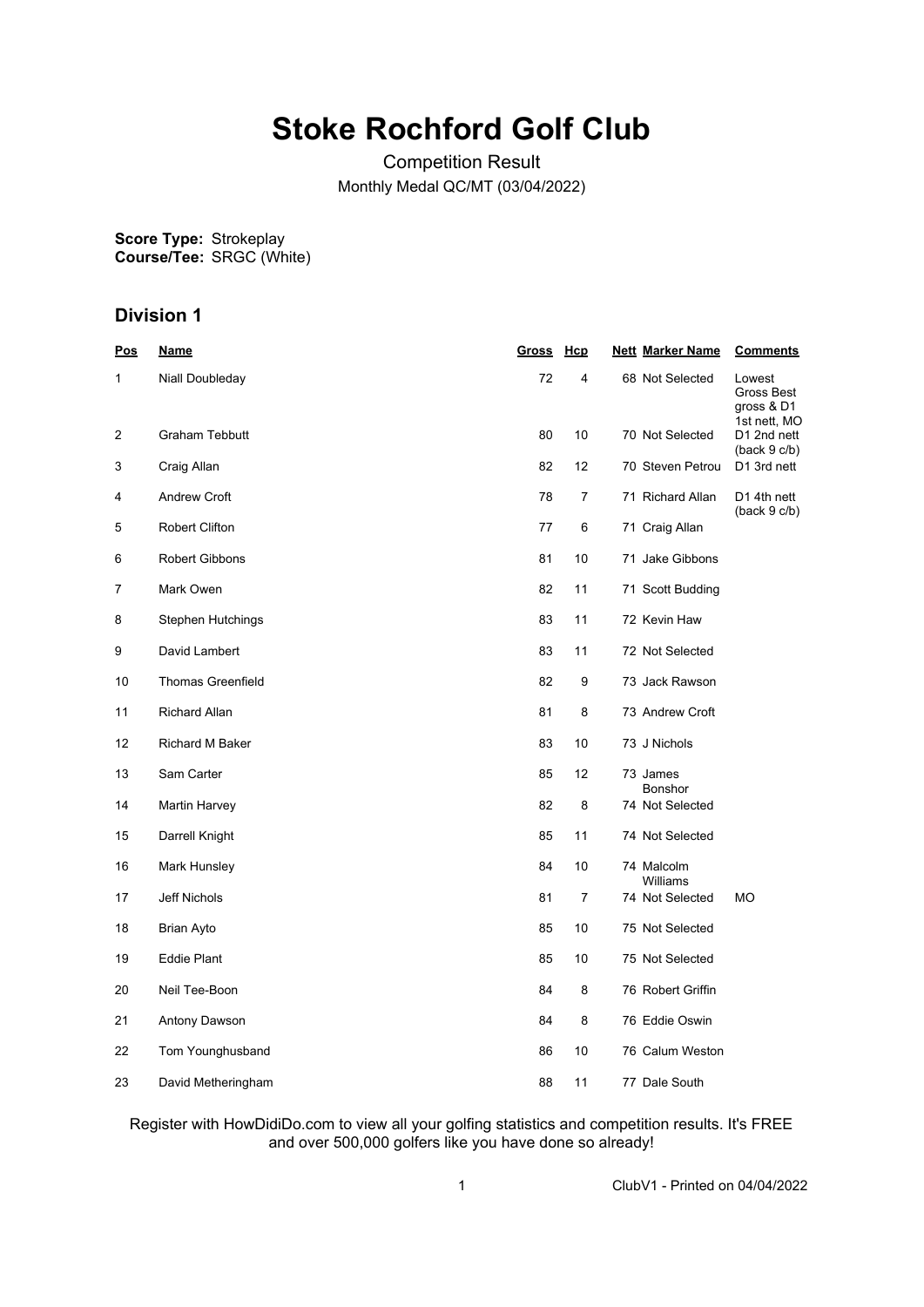**Score Type: Course/Tee:** Strokeplay SRGC (White)

#### **Division 1**

| <u>Pos</u> | <b>Name</b>           | <u>Gross</u> | Hcp            | <b>Nett Marker Name</b> | <b>Comments</b> |
|------------|-----------------------|--------------|----------------|-------------------------|-----------------|
| 24         | Calum Weston          | 86           | 8              | 78 Tom<br>Younghusband  |                 |
| 25         | <b>Eddie Oswin</b>    | 88           | 10             | 78 Antony<br>Dawson     |                 |
| 26         | Stephen Beal          | 90           | 12             | 78 Glenn Wright         |                 |
| 27         | Roger Rawson          | 86           | 8              | 78 Thomas<br>Greenfield |                 |
| 28         | Scott Budding         | 89           | 10             | 79 Not Selected         | <b>MO</b>       |
| 29         | Simon Green           | 83           | $\overline{4}$ | 79 Not Selected         | <b>MO</b>       |
| 30         | Stephen Major         | 89           | 10             | 79 Not Selected         |                 |
| 31         | <b>Andrew Green</b>   | 89           | 10             | 79 Not Selected         | <b>MO</b>       |
| 32         | Andrew Bevan          | 92           | 12             | 80 Not Selected         |                 |
| 33         | John Lemmon           | 92           | 12             | 80 Not Selected         |                 |
| 34         | <b>Robert Griffin</b> | 90           | 9              | 81 Not Selected         |                 |
| 35         | John Elliott          | 91           | 10             | 81 Not Selected         | <b>MO</b>       |
| 36         | <b>Peter Brewill</b>  | 91           | 10             | 81 Sophie Brewill       |                 |
| 37         | <b>Steven Dobbs</b>   | 99           | 12             | 87 Michael Angell       |                 |
| 38         | Max Braime            | <b>NR</b>    | 9              | NR Not Selected         | <b>MO</b>       |
| 39         | <b>Steven Petrou</b>  | <b>NR</b>    | 9              | NR Robert Clifton       |                 |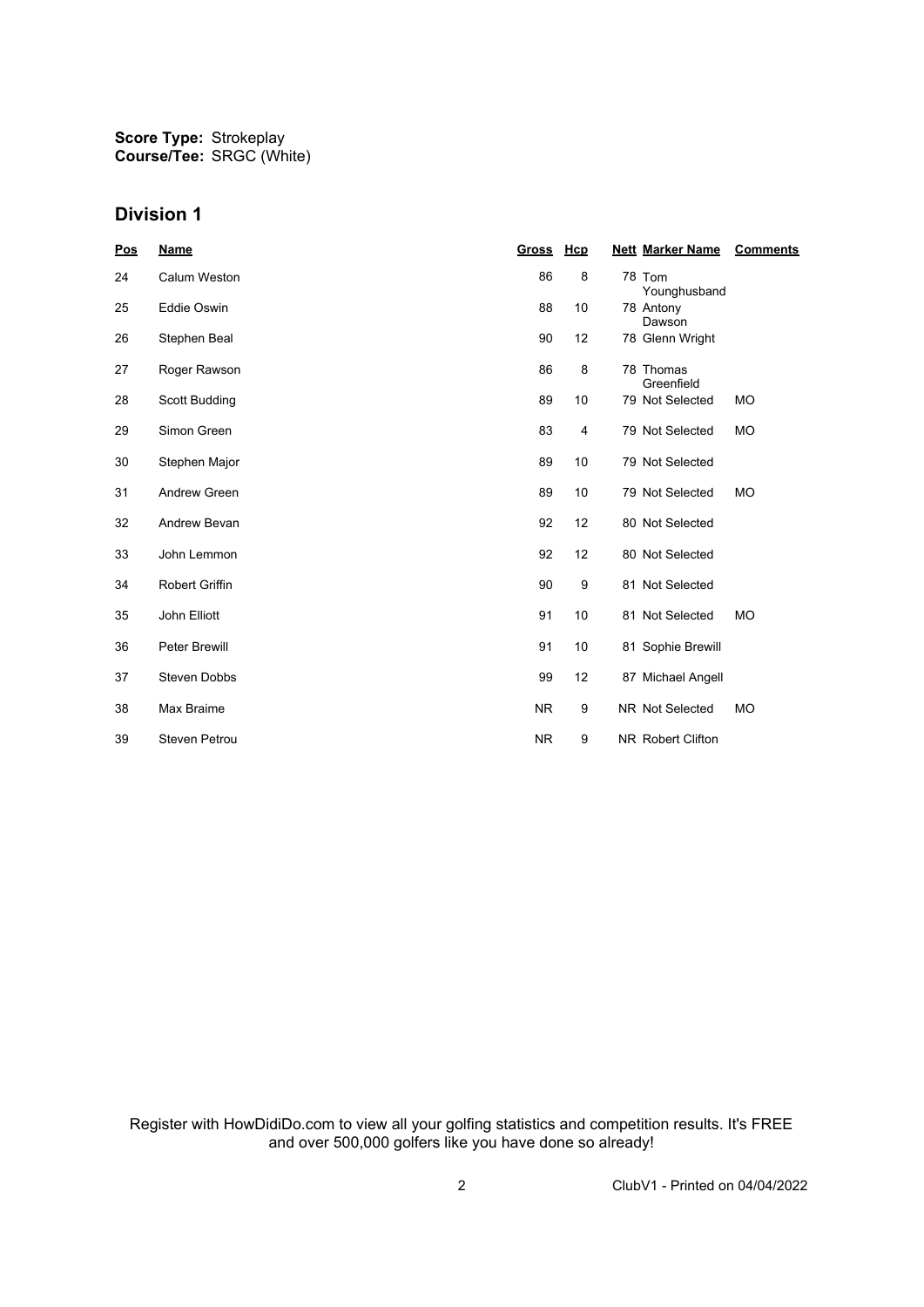### **Division 2**

| <u>Pos</u> | <b>Name</b>              | Gross | <b>Hcp</b> | <b>Nett Marker Name</b>        | <b>Comments</b>                                       |
|------------|--------------------------|-------|------------|--------------------------------|-------------------------------------------------------|
| 1          | <b>Glyn Staines</b>      | 81    | 13         | 68 Not Selected                | Lowest<br>Gross<br>Overall<br>winner & D2<br>1st nett |
| 2          | <b>Christopher Smith</b> | 85    | 14         | 71 Garreth Smith               | D2 2nd nett<br>(back 9 c/b)                           |
| 3          | Greg Ewart               | 86    | 15         | 71 Not Selected                | D2 3rd nett                                           |
| 4          | Kevin Bond               | 90    | 18         | 72 Not Selected                | D <sub>2</sub> 4th nett                               |
| 5          | <b>Nigel Roberts</b>     | 87    | 14         | 73 Mark Hunsley                |                                                       |
| 6          | <b>Malcolm Williams</b>  | 94    | 21         | 73 Not Selected                |                                                       |
| 7          | Mike Nixon               | 95    | 21         | 74 Not Selected                |                                                       |
| 8          | Roger Marris             | 89    | 15         | 74 Chris<br>Cockerton          |                                                       |
| 9          | Kevin Haw                | 96    | 22         | 74 Stephen<br><b>Hutchings</b> |                                                       |
| 10         | Phil White               | 87    | 13         | 74 Not Selected                |                                                       |
| 11         | Carl Manton              | 87    | 13         | 74 Lara Manton                 |                                                       |
| 12         | <b>Brian Draper</b>      | 92    | 17         | 75 Max Braime                  |                                                       |
| 13         | Jack Railton             | 97    | 22         | 75 Robert<br>Gibbons           |                                                       |
| 14         | Dale South               | 89    | 14         | 75 Not Selected                |                                                       |
| 15         | <b>Barrie Griffin</b>    | 99    | 23         | 76 Not Selected                | МO                                                    |
| 16         | Kevin Hyland             | 97    | 21         | 76 Luke<br>McGuiness           |                                                       |
| 17         | Russell Lindley          | 101   | 25         | 76 Garreth Smith               |                                                       |
| 18         | Jack Rawson              | 102   | 25         | 77 Roger Rawson                |                                                       |
| 19         | James Jackson            | 92    | 15         | 77 Not Selected                | МO                                                    |
| 20         | Glenn Wright             | 92    | 15         | 77 Stephen Beal                |                                                       |
| 21         | Mark Swatton             | 94    | 17         | 77 Roger Marris                |                                                       |
| 22         | Chris Cockerton          | 90    | 13         | 77 Mark Swatton                |                                                       |
| 23         | Phil Davy                | 96    | 19         | 77 Not Selected                | MO                                                    |
| 24         | Nicholas Healey          | 98    | 20         | 78 Not Selected                |                                                       |
| 25         | Kevan Lambert            | 94    | 16         | 78 Not Selected                | MO                                                    |